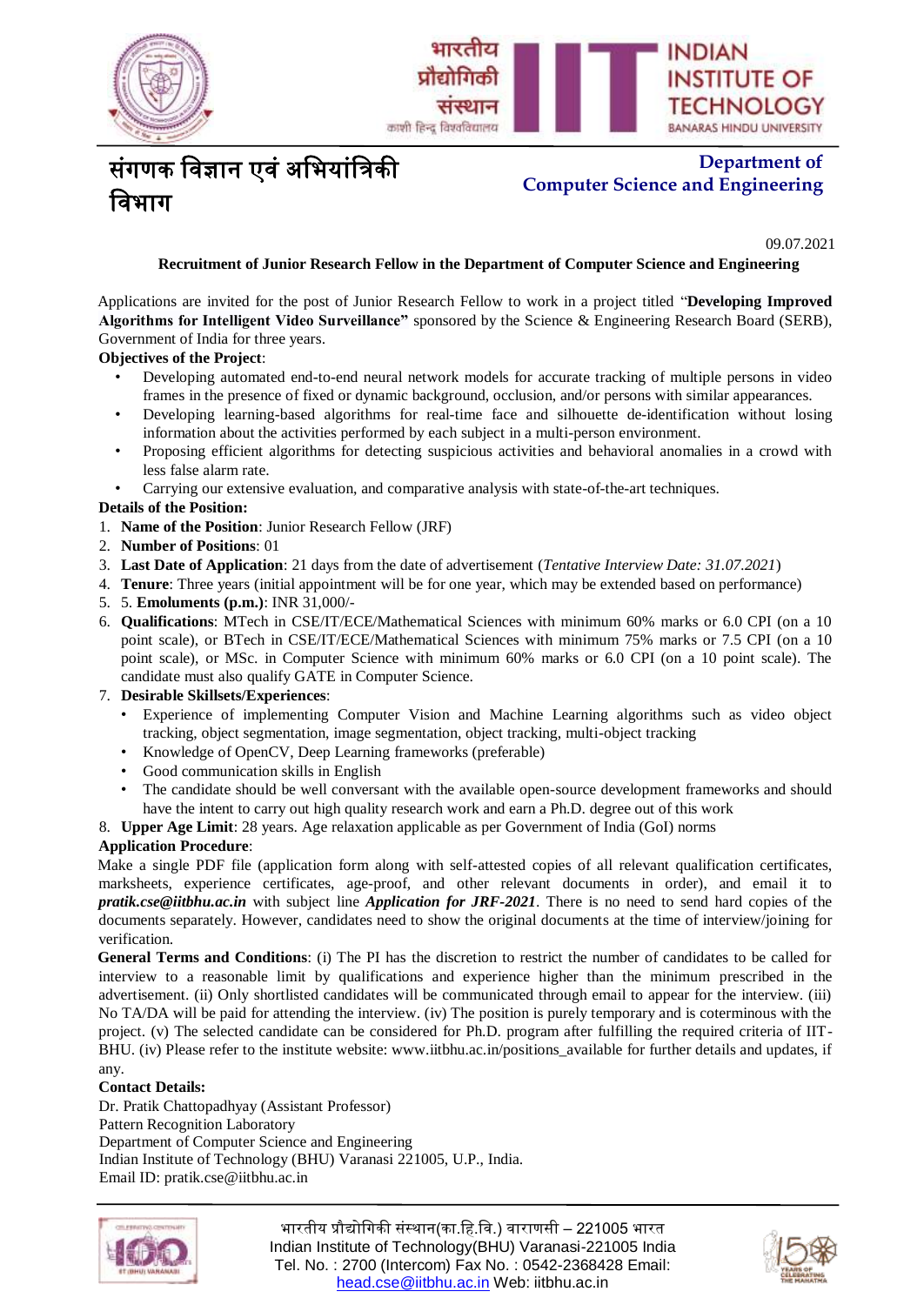## **APPLICATION FOR JRF POSITION IN THE PROJECT**

# **DEVELOPING IMPROVED ALGORITHMS FOR INTELLIGENT VIDEO SURVEILLANCE**

*Please fill up all the fields of the Application Form properly.Otherwise, your application will not be considered. Email the form to [pratik.cse@iitbhu.ac.in](mailto:pratik.cse@iitbhu.ac.in) along with self-attested copies of all marksheets and certificates.*

- **1. FULL NAME:**
- **2. DATE OF BIRTH:**
- **3. SEX:**
- **4. CATEGORY (GEN/SC/ST/OBC/EWS):**
- **5. MARITAL STATUS:**
- **6. NATIONALITY:**
- **7. PHYSICALLY HANDICAPPED (YES/NO):**
- **8. NAMES OF PARENTS/GUARDIAN:**
- **9. ADDRESS OF CORRESPONDENCE (WITH CONTACT NO.):**
- **10. EMAIL ADDRESS**:
- **11. GATE SCORE WITH YEAR:**

## **12. ACADEMIC BACKGROUND (STARTING FROM LATEST DEGREE UPTO SECONDARY):**

| SL. | <b>QUALIFICATION</b> | <b>UNIVERSITY/</b> | <b>YEAR OF</b> | <b>SUBJECTS</b> | <b>PERCENT</b> | <b>DIVISION</b> |
|-----|----------------------|--------------------|----------------|-----------------|----------------|-----------------|
| NO. |                      | <b>INSTITUTE/</b>  | <b>PASSING</b> |                 | AGE/CGP        |                 |
|     |                      | <b>BOARD</b>       |                |                 | $\mathbf{A}$   |                 |
| 1.  |                      |                    |                |                 |                |                 |
| 2.  |                      |                    |                |                 |                |                 |
| 3.  |                      |                    |                |                 |                |                 |
| 4.  |                      |                    |                |                 |                |                 |

## **13. EXPERIENCE OF PROFESSIONAL WORK , IF ANY:**

| <b>SL. NO.</b> | <b>ORGANIZATION</b> | <b>DESIGNATION</b> | <b>DATE FROM</b> | <b>DATE TO</b> |
|----------------|---------------------|--------------------|------------------|----------------|
|                |                     |                    |                  |                |

PUT YOUR PHOTO WITH CLEAR BACKGROUND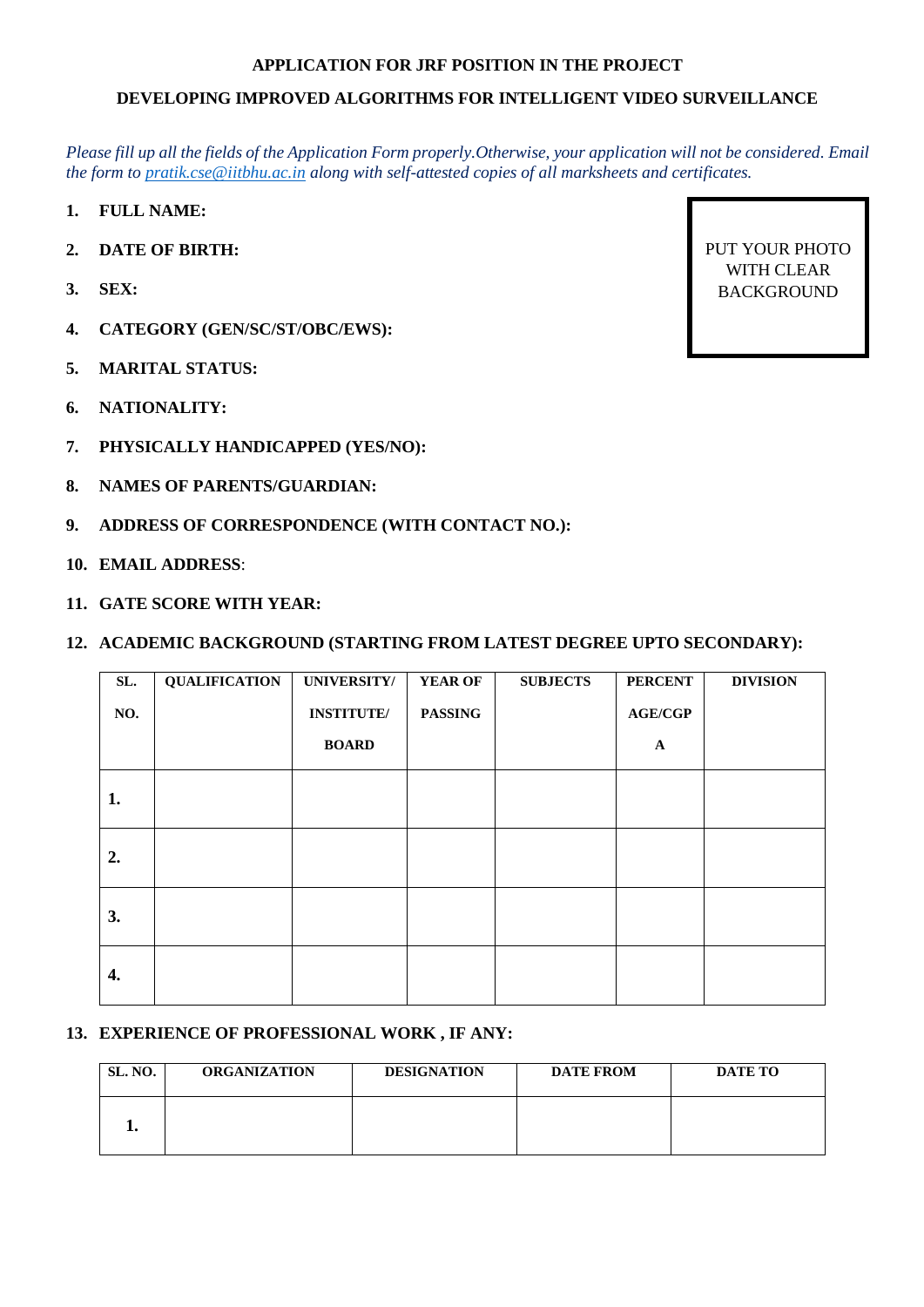# **APPLICATION FOR JRF POSITION IN THE PROJECT**

# **DEVELOPING IMPROVED ALGORITHMS FOR INTELLIGENT VIDEO SURVEILLANCE**

# **14. NAME, EMAIL ADDRESSES, AND CONTACT DETAILS OF TWO REFEREES:**

| <b>REFEREE ID.</b> | <b>REFEREE NAME</b> | <b>DESIGNATION</b> | <b>EMAIL ADDRESS</b> | <b>CONTACT NUMBER</b> |
|--------------------|---------------------|--------------------|----------------------|-----------------------|
|                    |                     |                    |                      |                       |
| ،،                 |                     |                    |                      |                       |

## **DECLARATION:**

**I hereby declare that I have carefully read and understood the instructions and particulars on this application and that all entries in this form as well as in attached sheets are true to the best of my knowledge**

**DATE** SIGNATURE PLACE